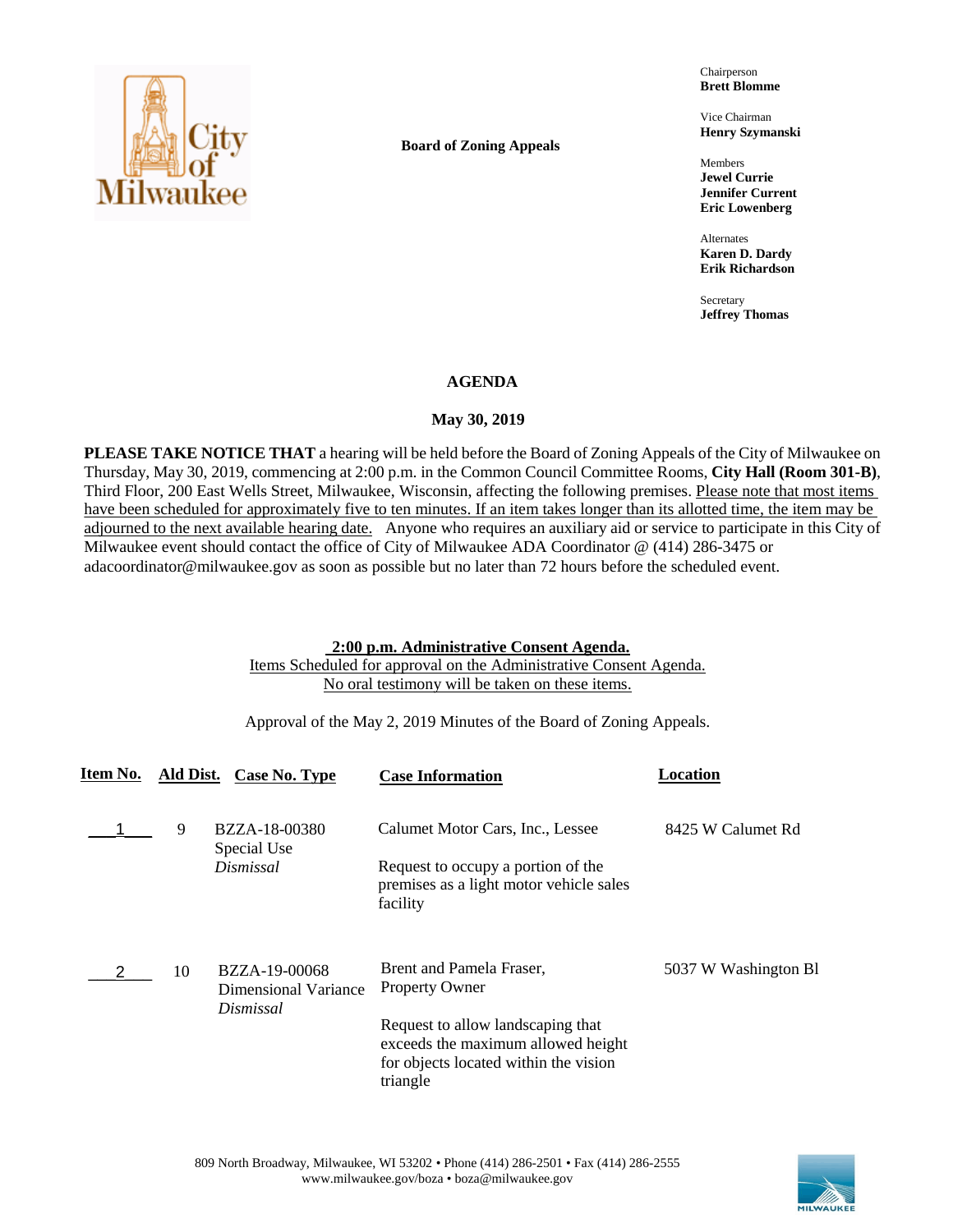|                    |                |                                                           | Board of Zoning Appeals, Hearing on Thursday, May 30, 2019                                                                                                                                                                                                     |                  |
|--------------------|----------------|-----------------------------------------------------------|----------------------------------------------------------------------------------------------------------------------------------------------------------------------------------------------------------------------------------------------------------------|------------------|
| Item No. Ald Dist. |                | Case No. Type                                             | <b>Case Information</b>                                                                                                                                                                                                                                        | <b>Location</b>  |
|                    |                |                                                           | 2:00 p.m. Administrative Consent Agenda (continued)<br>Items Scheduled for approval on the Administrative Consent Agenda.<br>No oral testimony will be taken on these items.                                                                                   |                  |
| 3                  | 14             | BZZA-18-00318<br>Special Use<br>Dismissal                 | Feeding His Flock Inc., Lessee<br>Request to occupy the premises as a<br>social service facility                                                                                                                                                               | 500 W Lincoln Av |
| 4                  | $\overline{4}$ | BZZA-19-00086<br><b>Dimensional Variance</b><br>Dismissal | Josephine Santiago, Property Owner<br>Request to construct an accessory<br>structure (deck) that exceeds the<br>maximum allowed lot coverage                                                                                                                   | 1254 N 24Th St   |
| 5                  | 5              | BZZA-17-00323<br>Special Use<br>Dismissal                 | Cynthia Black, Lessee<br>Request to increase the number of<br>children from 55 to 85 per shift and<br>continue occupying the premises as a<br>day care center for children infant to 12<br>1/2 years of age, operating<br>Monday - Friday 6:00 a.m. - midnight | 8320 W Lisbon Av |

**2:00 p.m. Consent Agenda.**

Items Scheduled for approval on the Consent Agenda.

No oral testimony will be taken on these items.

*If there are any objections to these approvals, please make them known to the Board office in writing at least 24 hours prior to the time of the hearing. If written objections to these approvals are received, the item will not be approved and will be held for a public hearing to allow additional testimony.*

 $6\qquad 6$ 

Special Use

BZZA-19-00119 Milwaukee Health Service Systems, 3707 N Richards St LLC, Lessee

Request to continue occupying the premises as a medical service facility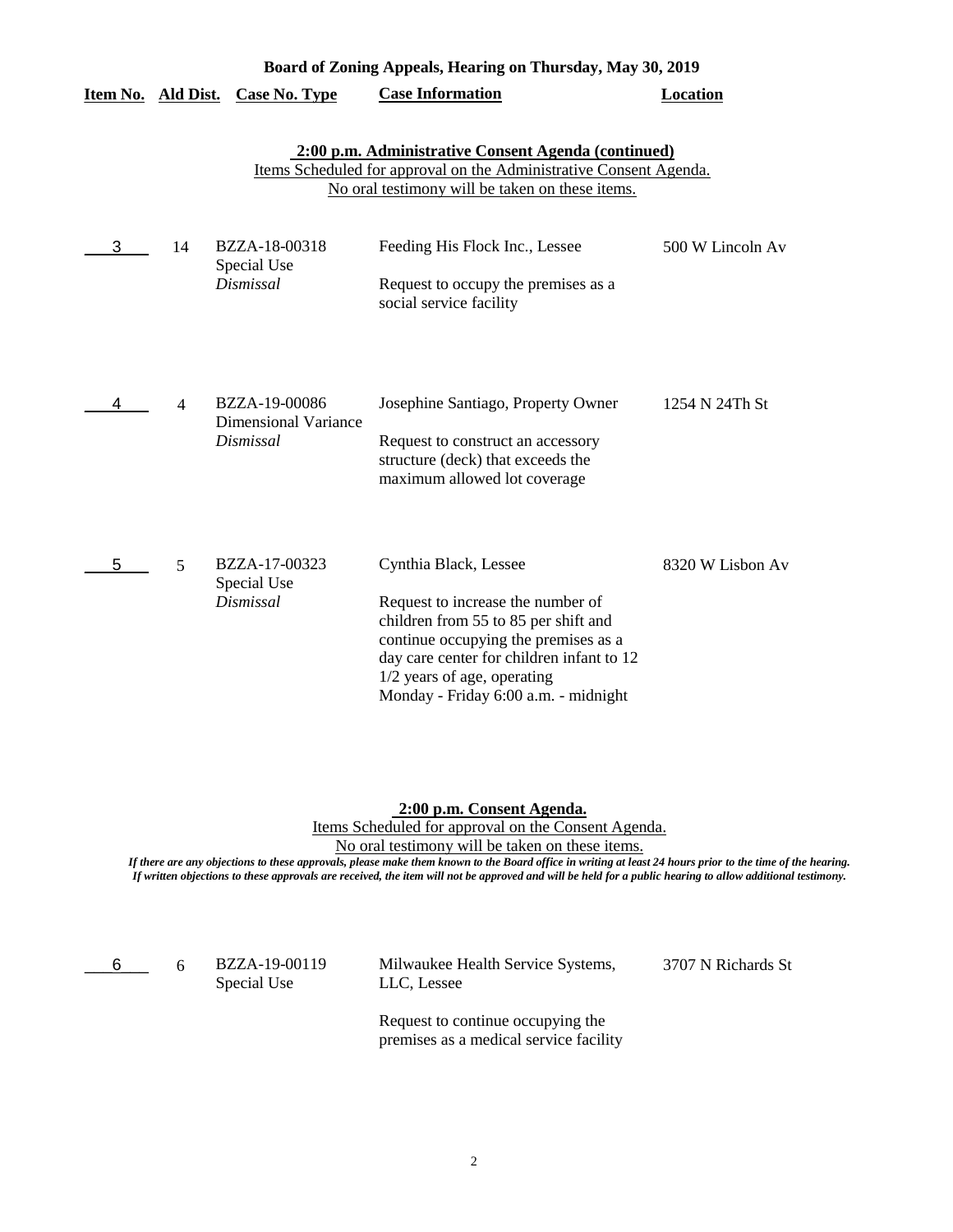| Board of Zoning Appeals, Hearing on Thursday, May 30, 2019                                                                                                                                                                                                                                                                                                                                                                                                               |    |                                              |                                                                                                                                                                                                                                                       |                                                        |  |  |
|--------------------------------------------------------------------------------------------------------------------------------------------------------------------------------------------------------------------------------------------------------------------------------------------------------------------------------------------------------------------------------------------------------------------------------------------------------------------------|----|----------------------------------------------|-------------------------------------------------------------------------------------------------------------------------------------------------------------------------------------------------------------------------------------------------------|--------------------------------------------------------|--|--|
| Item No. Ald Dist.                                                                                                                                                                                                                                                                                                                                                                                                                                                       |    | <b>Case No. Type</b>                         | <b>Case Information</b>                                                                                                                                                                                                                               | <b>Location</b>                                        |  |  |
| 2:00 p.m. Consent Agenda (continued)<br>Items Scheduled for approval on the Consent Agenda.<br>No oral testimony will be taken on these items.<br>If there are any objections to these approvals, please make them known to the Board office in writing at least 24 hours prior to the time of the hearing.<br>If written objections to these approvals are received, the item will not be approved and will be held for a public hearing to allow additional testimony. |    |                                              |                                                                                                                                                                                                                                                       |                                                        |  |  |
|                                                                                                                                                                                                                                                                                                                                                                                                                                                                          | 10 | BZZA-19-00118<br>Special Use                 | KidsLIFE Family and Childcare Center,<br>Inc., Lessee<br>Request to continue occupying a portion<br>of the premises as a day care center for<br>21 children per shift infant - 12 years of<br>age, operating Monday - Friday 6:00<br>a.m. - 9:00 p.m. | 5114 W Center St                                       |  |  |
| 8                                                                                                                                                                                                                                                                                                                                                                                                                                                                        | 12 | BZZA-19-00142<br><b>Dimensional Variance</b> | Muros, LLC, Lessee<br>Request to allow an off-premise wall<br>sign (mural) that exceeds the maximum<br>allowed display area                                                                                                                           | 408 W Florida St                                       |  |  |
| 9                                                                                                                                                                                                                                                                                                                                                                                                                                                                        | 12 | BZZA-19-00121<br>Special Use                 | America's Auto Shop, LLC,<br><b>Property Owner</b><br>Request to continue occupying the<br>premises as a light motor vehicle repair<br>facility                                                                                                       | 1058 W Windlake Av                                     |  |  |
| 10                                                                                                                                                                                                                                                                                                                                                                                                                                                                       | 12 | BZZA-19-00116<br>Special Use                 | Realmex Corp., Property Owner<br>Request to continue occupying the<br>premises as a currency exchange facility                                                                                                                                        | 827 S Cesar E Chavez Dr<br>AKA 825 S Cesar E Chavez Dr |  |  |
| 11                                                                                                                                                                                                                                                                                                                                                                                                                                                                       | 12 | BZZA-19-00129<br>Special Use                 | Lesa Ystad dba Salon Ystad,<br>Prospective Buyer<br>Request to occupy a portion of the<br>premises as a personal service facility<br>(salon)                                                                                                          | 1743 S 1St St                                          |  |  |
| 12                                                                                                                                                                                                                                                                                                                                                                                                                                                                       | 12 | BZZA-19-00106<br>Special Use                 | The Universal Church, Lessee<br>Request to continue occupying the<br>premises as a religious assembly hall                                                                                                                                            | 1215 S Cesar E Chavez Dr                               |  |  |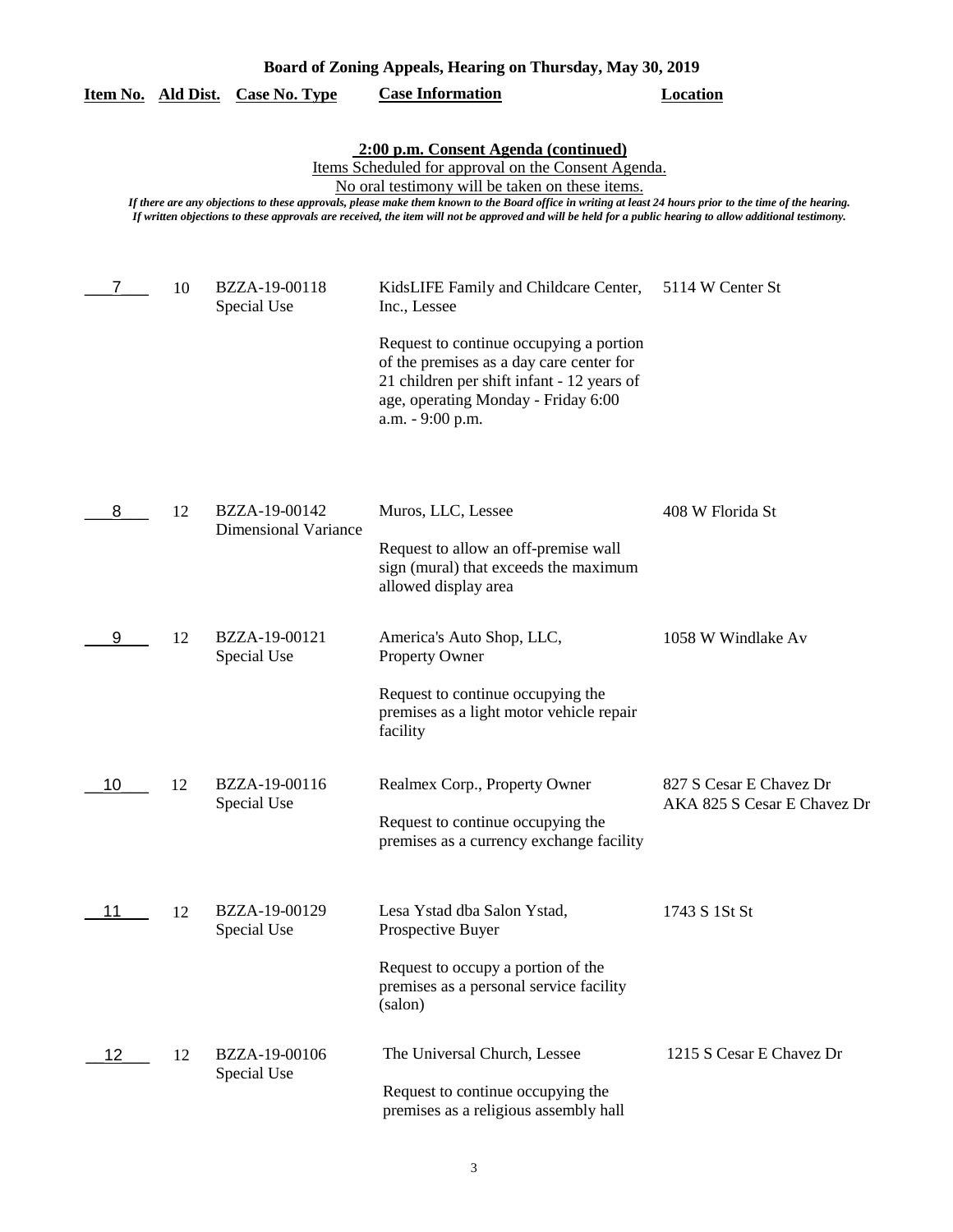|                                                                                                                                                                                                                                                                                                                                                                                                                                                                          |                | <u>Item No. Ald Dist. Case No. Type</u> | <b>Case Information</b>                                                                                                                                                                                                                                                                                                     | Location                |  |  |
|--------------------------------------------------------------------------------------------------------------------------------------------------------------------------------------------------------------------------------------------------------------------------------------------------------------------------------------------------------------------------------------------------------------------------------------------------------------------------|----------------|-----------------------------------------|-----------------------------------------------------------------------------------------------------------------------------------------------------------------------------------------------------------------------------------------------------------------------------------------------------------------------------|-------------------------|--|--|
| 2:00 p.m. Consent Agenda (continued)<br>Items Scheduled for approval on the Consent Agenda.<br>No oral testimony will be taken on these items.<br>If there are any objections to these approvals, please make them known to the Board office in writing at least 24 hours prior to the time of the hearing.<br>If written objections to these approvals are received, the item will not be approved and will be held for a public hearing to allow additional testimony. |                |                                         |                                                                                                                                                                                                                                                                                                                             |                         |  |  |
| 13                                                                                                                                                                                                                                                                                                                                                                                                                                                                       | 1              | BZZA-19-00128<br>Special Use            | Deborah T. Washington Learning<br>Center, LLC, Property Owner<br>Request to increase the hours of<br>operation from 5:00 a.m. - 9:00 p.m. to<br>5:00 a.m. - midnight and to continue<br>occupying the premises as a day care<br>center for 120 children per shift<br>infant - 13 years of age, operating<br>Monday - Friday | 3002 W Silver Spring Dr |  |  |
| 14                                                                                                                                                                                                                                                                                                                                                                                                                                                                       | $\overline{2}$ | BZZA-19-00130<br>Special Use            | RLL Investments, LLC dba Auto Works<br>& Collision Center, Lessee<br>Request to continue occupying the<br>premises as a light motor vehicle repair<br>facility, sales facility, and body shop                                                                                                                               | 7219 W Fond Du Lac Av   |  |  |
| 15                                                                                                                                                                                                                                                                                                                                                                                                                                                                       | 4              | BZZA-19-00112<br>Use Variance           | Top Shelf Apparel, LLC, Lessee<br>Request to continue occupying the<br>premises as an indoor wholesale and<br>distribution facility                                                                                                                                                                                         | 1051 E Ogden Av         |  |  |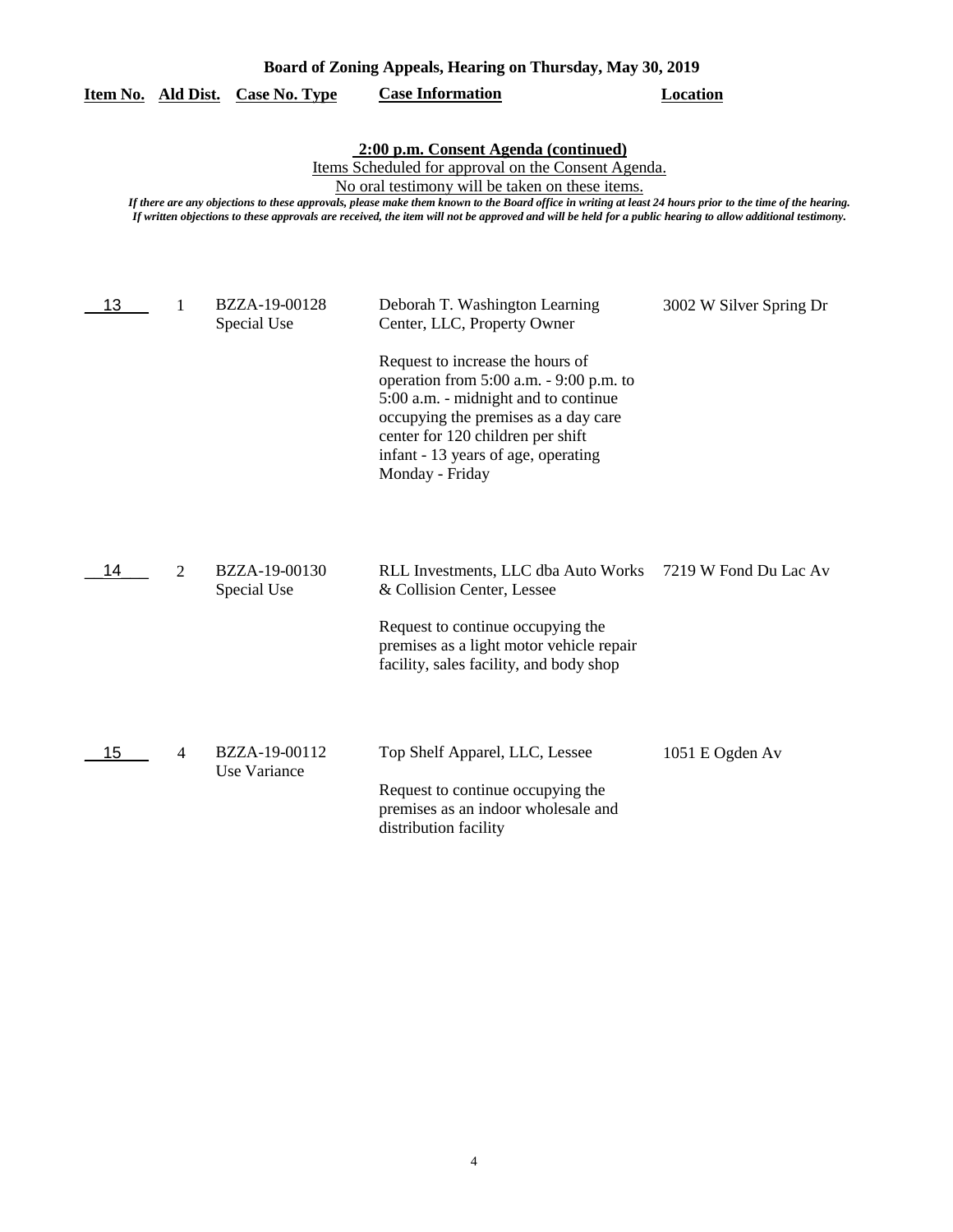| Item No. Ald Dist. |   | <b>Case No. Type</b>          | <b>Case Information</b>                                                                                                                                                                                                               | <b>Location</b>                                 |
|--------------------|---|-------------------------------|---------------------------------------------------------------------------------------------------------------------------------------------------------------------------------------------------------------------------------------|-------------------------------------------------|
|                    |   |                               | 2:15 p.m. Public Hearings.<br>Please note that each item scheduled for a public hearing has been scheduled for approximately five to ten minutes.                                                                                     |                                                 |
|                    |   |                               | If an item takes longer than its allotted time, the item may be adjourned to the next available hearing date.                                                                                                                         |                                                 |
| 16                 | 6 | BZZA-19-00045<br>Use Variance | Carlos Uriona, Property Owner<br>Request to occupy a portion of the<br>premises as an outdoor storage facility                                                                                                                        | 2420 N Booth St                                 |
| 17                 | 7 | BZZA-18-00416<br>Special Use  | Namaste Group Home, LLC,<br>Property Owner<br>Request to occupy the premises as a<br>group foster home for 8 occupants                                                                                                                | 2829 N 44Th St                                  |
| 18                 | 7 | BZZA-18-00468<br>Use Variance | Mike's Kennel, Property Owner<br>Request to occupy the premises as an<br>animal boarding facility                                                                                                                                     | 3211 N 41St St                                  |
| 19                 | 7 | BZZA-19-00089<br>Special Use  | S&O Exports, LLC dba Mr. Stereo II,<br>Lessee<br>Request to continue occupying the<br>premises as light motor vehicle<br>wholesale facility (permitted) and light<br>motor vehicle repair facility                                    | 5735 W Hampton Av                               |
| 20                 | 8 | BZZA-19-00074<br>Special Use  | El Patio, LLC, Property Owner<br>Request to occupy a portion of the<br>premises (first floor) as an assembly hall                                                                                                                     | 3126 W Pierce St<br>AKA 3126 - 3132 W Pierce St |
| 21                 | 8 | BZZA-19-00136<br>Use Variance | Liliana Sosa & Maria Reyes dba Fun<br>Kids Daycare Center, Lessee<br>Request to occupy the premises as a day<br>care center for 25 children per shift<br>infant - 13 years of age, operating<br>Monday - Friday 5:30 a.m. - 7:00 p.m. | 3014 W Lincoln Av                               |

**Board of Zoning Appeals, Hearing on Thursday, May 30, 2019**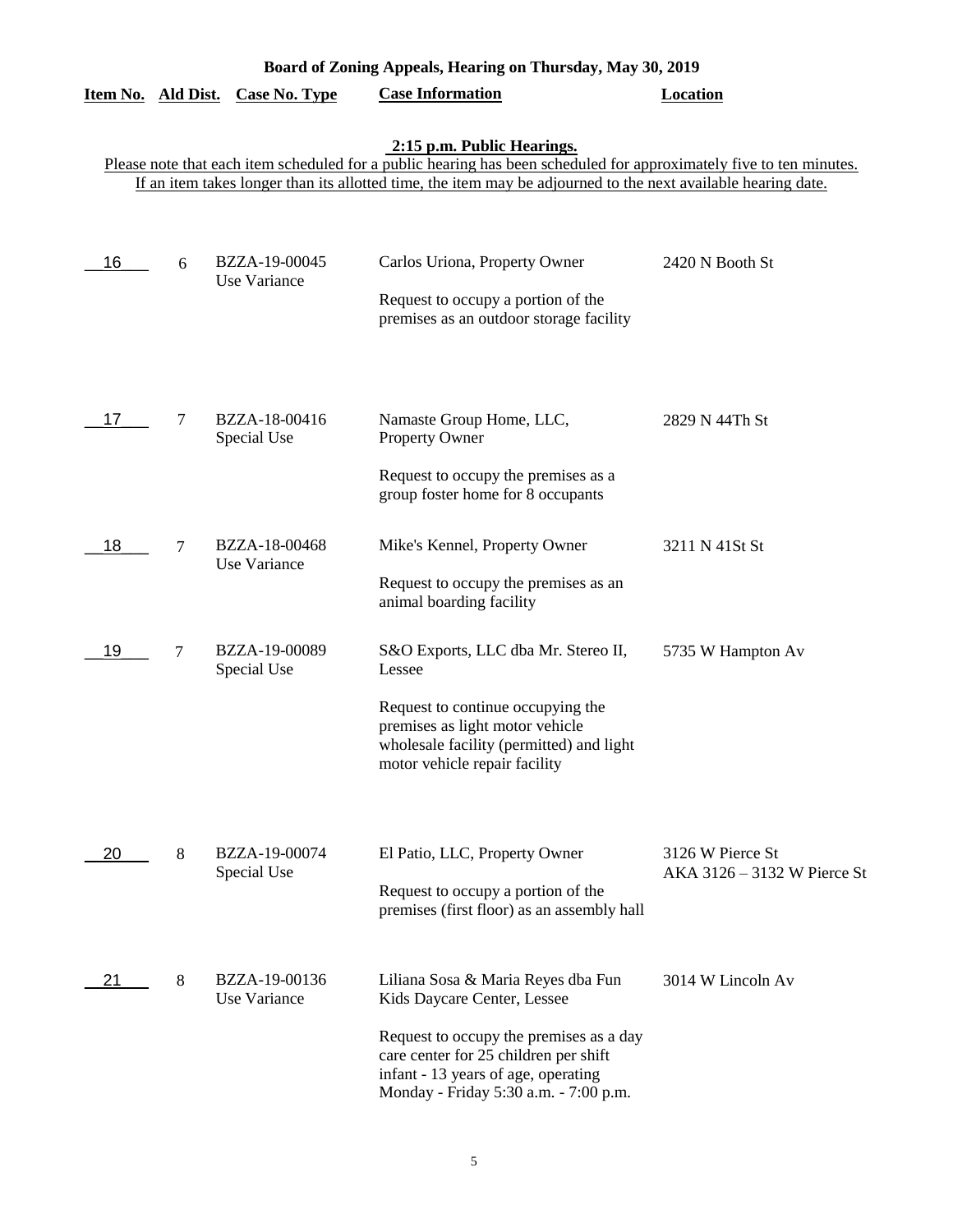| Item No. Ald Dist. |   | Case No. Type                                | <b>Case Information</b>                                                                                                                                                                                                                                                       | Location                                                     |
|--------------------|---|----------------------------------------------|-------------------------------------------------------------------------------------------------------------------------------------------------------------------------------------------------------------------------------------------------------------------------------|--------------------------------------------------------------|
|                    |   |                                              | 2:15 p.m. Public Hearings (continued)<br>Please note that each item scheduled for a public hearing has been scheduled for approximately five to ten minutes.<br>If an item takes longer than its allotted time, the item may be adjourned to the next available hearing date. |                                                              |
| 22                 | 9 | BZZA-19-00097<br><b>Dimensional Variance</b> | Mohindra, Inc. dba Vince's Beer &<br>Liquor, Property Owner<br>Request to allow an intensification of the<br>existing (non-conforming) freestanding<br>sign that exceeds the maximum allowed<br>height                                                                        | 7141 N 43Rd St                                               |
| 23                 | 9 | BZZA-19-00075<br>Special Use                 | GP Petroleum, LLC, Property Owner<br>Request to continue occupying the<br>premises as a motor vehicle filling<br>station and convenience store                                                                                                                                | 5990 W Good Hope Rd                                          |
| 24                 | 9 | BZZA-19-00152<br>Special Use                 | Spring Financial, LLC dba Pantry 41<br>#86, Lessee<br>Request to occupy a portion of the<br>premises as a motor vehicle filling<br>station                                                                                                                                    | 8665 W Brown Deer Rd<br>$AKA 8601 - 8665 W Brown$<br>Deer Rd |

**Board of Zoning Appeals, Hearing on Thursday, May 30, 2019** 

## **3:15 p.m. Public Hearings.**

Please note that each item scheduled for a public hearing has been scheduled for approximately five to ten minutes. If an item takes longer than its allotted time, the item may be adjourned to the next available hearing date.

| 25 | 10 | BZZA-19-00053<br>Special Use | Logan's Detail & C.A.R. Services, LLC,<br>Lessee                                                                   | 2571 N 55Th St     |
|----|----|------------------------------|--------------------------------------------------------------------------------------------------------------------|--------------------|
|    |    |                              | Request to continue occupying a portion<br>of the premises as a car wash (this is a<br>new operator)               |                    |
| 26 | 10 | BZZA-19-00123<br>Special Use | Scrub-A-Dub Systems, Inc.,<br><b>Property Owner</b><br>Request to continue occupying the<br>premises as a car wash | 7315 W Appleton Av |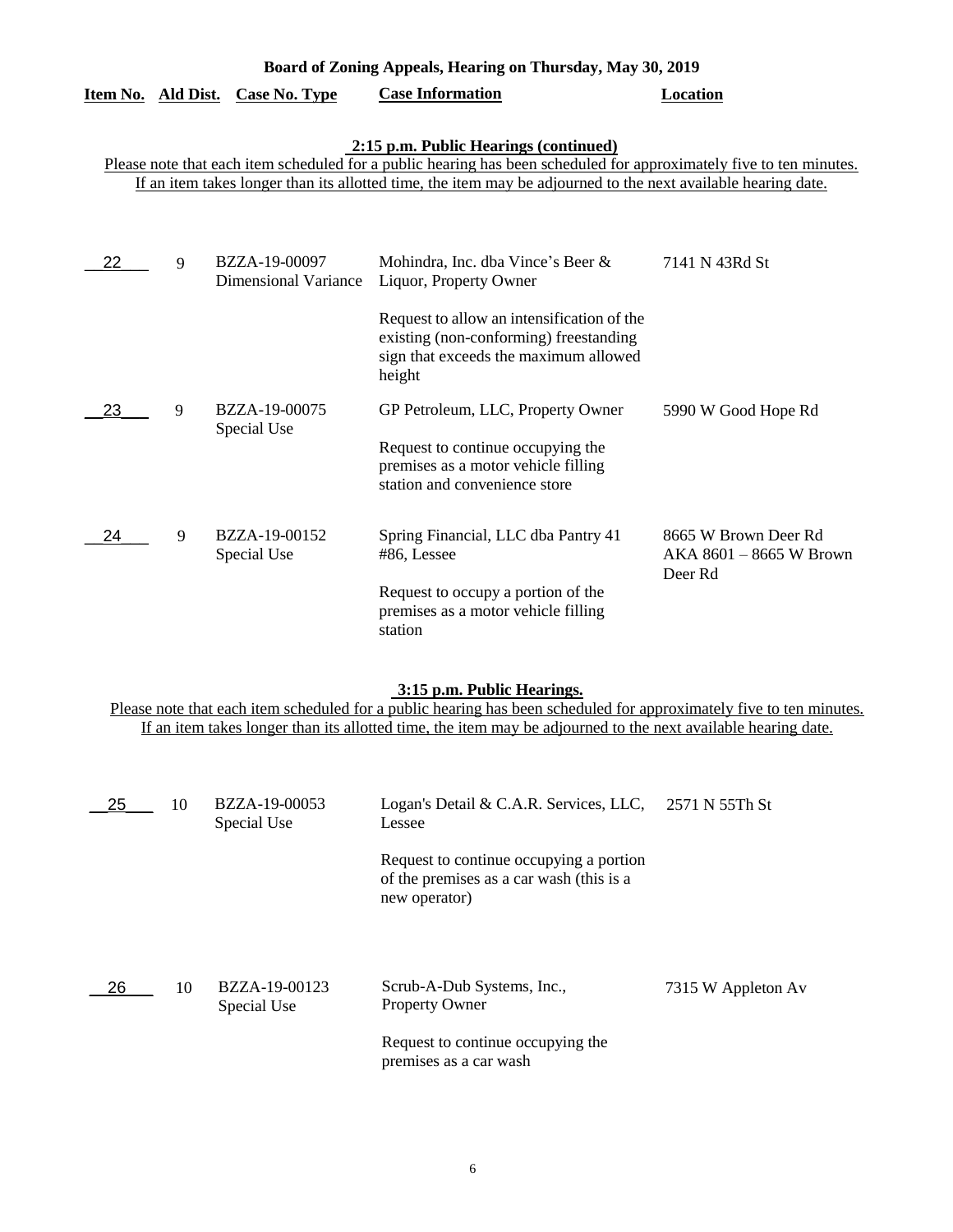|                                                                                                                                                              |    | Item No. Ald Dist. Case No. Type             | <b>Case Information</b>                                                                                                                                                                              | Location              |  |  |
|--------------------------------------------------------------------------------------------------------------------------------------------------------------|----|----------------------------------------------|------------------------------------------------------------------------------------------------------------------------------------------------------------------------------------------------------|-----------------------|--|--|
| 3:15 p.m. Public Hearings (continued)<br>Please note that each item scheduled for a public hearing has been scheduled for approximately five to ten minutes. |    |                                              |                                                                                                                                                                                                      |                       |  |  |
|                                                                                                                                                              |    |                                              | If an item takes longer than its allotted time, the item may be adjourned to the next available hearing date.                                                                                        |                       |  |  |
| 27                                                                                                                                                           | 12 | BZZA-19-00114                                | Jorge & Guillermina Quiroz,                                                                                                                                                                          | 1014 S 2Nd St         |  |  |
|                                                                                                                                                              |    | <b>Dimensional Variance</b>                  | Property Owner                                                                                                                                                                                       |                       |  |  |
|                                                                                                                                                              |    |                                              | Request to construct a two-family<br>dwelling that does not meet the lot area<br>per dwelling unit, side setbacks,<br>combined side setback, rear setbacks,<br>and exceeds the interior lot coverage |                       |  |  |
| 28                                                                                                                                                           | 12 | BZZA-19-00110<br>Special Use                 | Oscar Basurto dba Basurto's Shop,<br>Property Owner                                                                                                                                                  | 1724 W Forest Home Av |  |  |
|                                                                                                                                                              |    |                                              | Request to add a light motor vehicle<br>sales facility to the Board-approved light<br>motor vehicle repair facility                                                                                  |                       |  |  |
| 29                                                                                                                                                           | 14 | BZZA-19-00137<br><b>Dimensional Variance</b> | Michael Busateri, Property Owner                                                                                                                                                                     | 2777 S Wentworth Av   |  |  |
|                                                                                                                                                              |    |                                              | Request to construct a garage that<br>exceeds the maximum allowed height<br>and sidewall height                                                                                                      |                       |  |  |
| 30                                                                                                                                                           | 14 | BZZA-19-00115<br><b>Dimensional Variance</b> | Stephen and Amy Bruns,<br>Property Owner                                                                                                                                                             | 822 E Lincoln Av      |  |  |
|                                                                                                                                                              |    |                                              | Request to construct a garage that<br>exceeds the maximum allowed lot<br>coverage                                                                                                                    |                       |  |  |
| 31                                                                                                                                                           | 15 | BZZA-19-00105<br>Special Use                 | K Cal, Inc. dba Wink Auto Electric and<br>Brake Service, Lessee                                                                                                                                      | 1834 W Walnut St      |  |  |
|                                                                                                                                                              |    |                                              | Request to continue occupying the<br>premises as a motor vehicle repair<br>facility                                                                                                                  |                       |  |  |
| 32                                                                                                                                                           | 15 | BZZA-19-00107<br>Use Variance                | Butterflyz, LLC, Lessee                                                                                                                                                                              | 3628 W Wright St      |  |  |
|                                                                                                                                                              |    |                                              | Request to continue occupying the<br>premises as a large group shelter care<br>facility for 10 occupants                                                                                             |                       |  |  |

**Board of Zoning Appeals, Hearing on Thursday, May 30, 2019**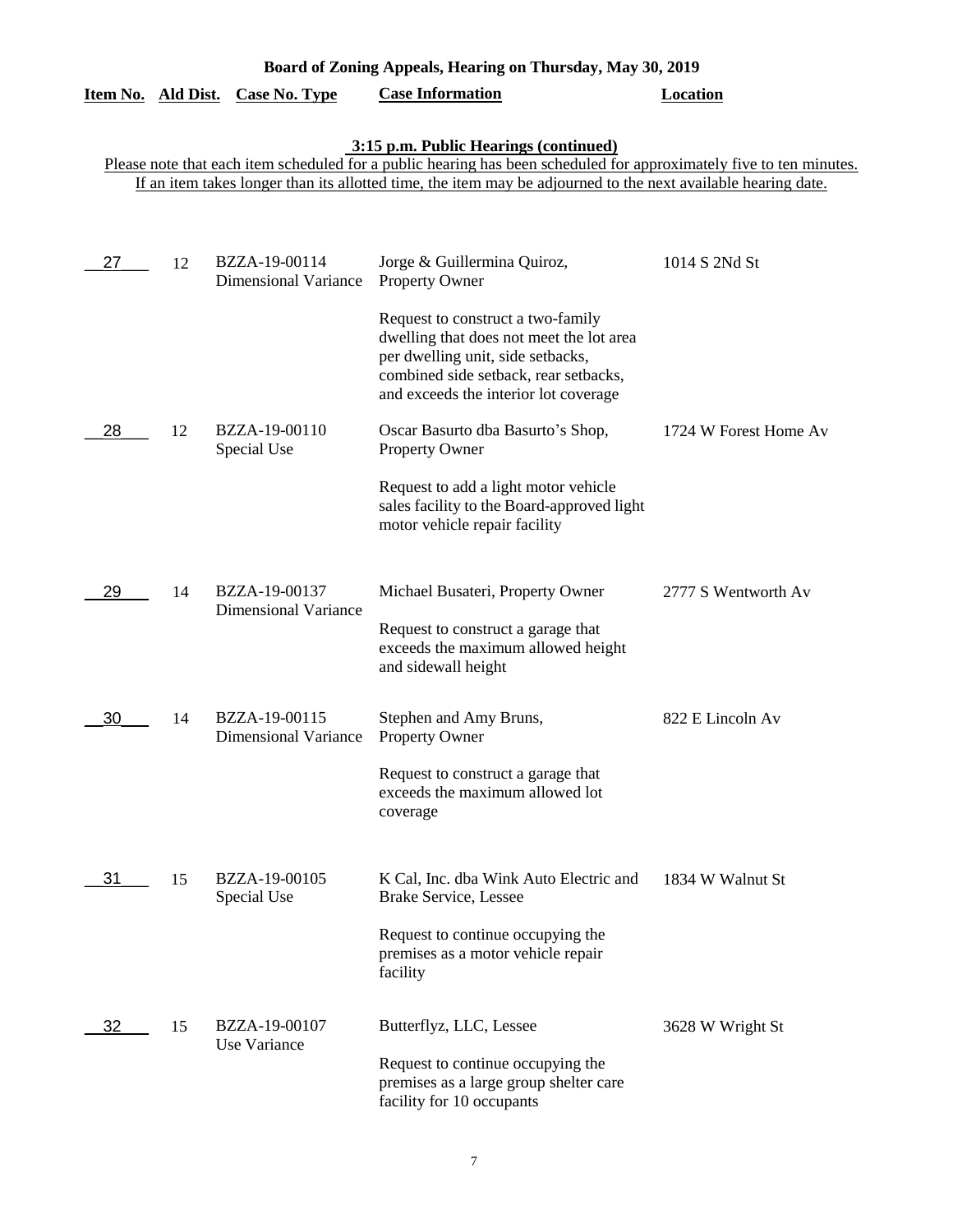| Board of Zoning Appeals, Hearing on Thursday, May 30, 2019 |                |                                                              |                                                                                                                                                                                                                                                                    |                     |  |
|------------------------------------------------------------|----------------|--------------------------------------------------------------|--------------------------------------------------------------------------------------------------------------------------------------------------------------------------------------------------------------------------------------------------------------------|---------------------|--|
| Item No. Ald Dist.                                         |                | <b>Case No. Type</b>                                         | <b>Case Information</b>                                                                                                                                                                                                                                            | <b>Location</b>     |  |
|                                                            |                |                                                              | 4:15 p.m. Public Hearings.<br>Please note that each item scheduled for a public hearing has been scheduled for approximately five to ten minutes.<br>If an item takes longer than its allotted time, the item may be adjourned to the next available hearing date. |                     |  |
| 33                                                         | 15             | BZZA-19-00122<br>Special Use                                 | Darryl Ware dba Loves Tire, Lessee<br>Request to add an outdoor motor vehicle<br>storage facility and continue occupying a<br>portion of the premises as a light motor<br>vehicle repair facility                                                                  | 2028 N 31St St      |  |
| 34                                                         | 1              | BZZA-19-00133<br>Special Use                                 | $D + D$ Vehicles, Property Owner<br>Request to occupy the premises as a light<br>motor vehicle sales facility                                                                                                                                                      | 1962 W Hampton Av   |  |
| 35                                                         | 1              | BZZA-19-00077<br>Special Use,<br><b>Dimensional Variance</b> | Square Business Automotive,<br>Prospective Buyer<br>Request to occupy the premises as a light<br>motor vehicle sales facility without the<br>minimum required landscaping                                                                                          | 4152 N 35Th St      |  |
| 36                                                         | 1              | BZZA-19-00117<br>Use Variance                                | The Infinite Church, Inc., Lessee<br>Request to occupy a portion of the<br>premises as a religious assembly hall                                                                                                                                                   | 6750 N 43Rd St      |  |
| 37                                                         | 1              | BZZA-19-00094<br>Special Use                                 | Action Towing LLC dba Action Auto<br>and Towing, Lessee<br>Request to continue occupying the<br>premises as a ground transportation<br>service (permitted) and light motor<br>vehicle sales and repair facility                                                    | 4453 N Green Bay Av |  |
| 38                                                         | $\mathfrak{2}$ | BZZA-19-00082<br>Special Use                                 | KHALIL Organization, LLC,<br><b>Property Owner</b><br>Request to occupy the premises as an<br>assembly hall                                                                                                                                                        | 6228 W Capitol Dr   |  |